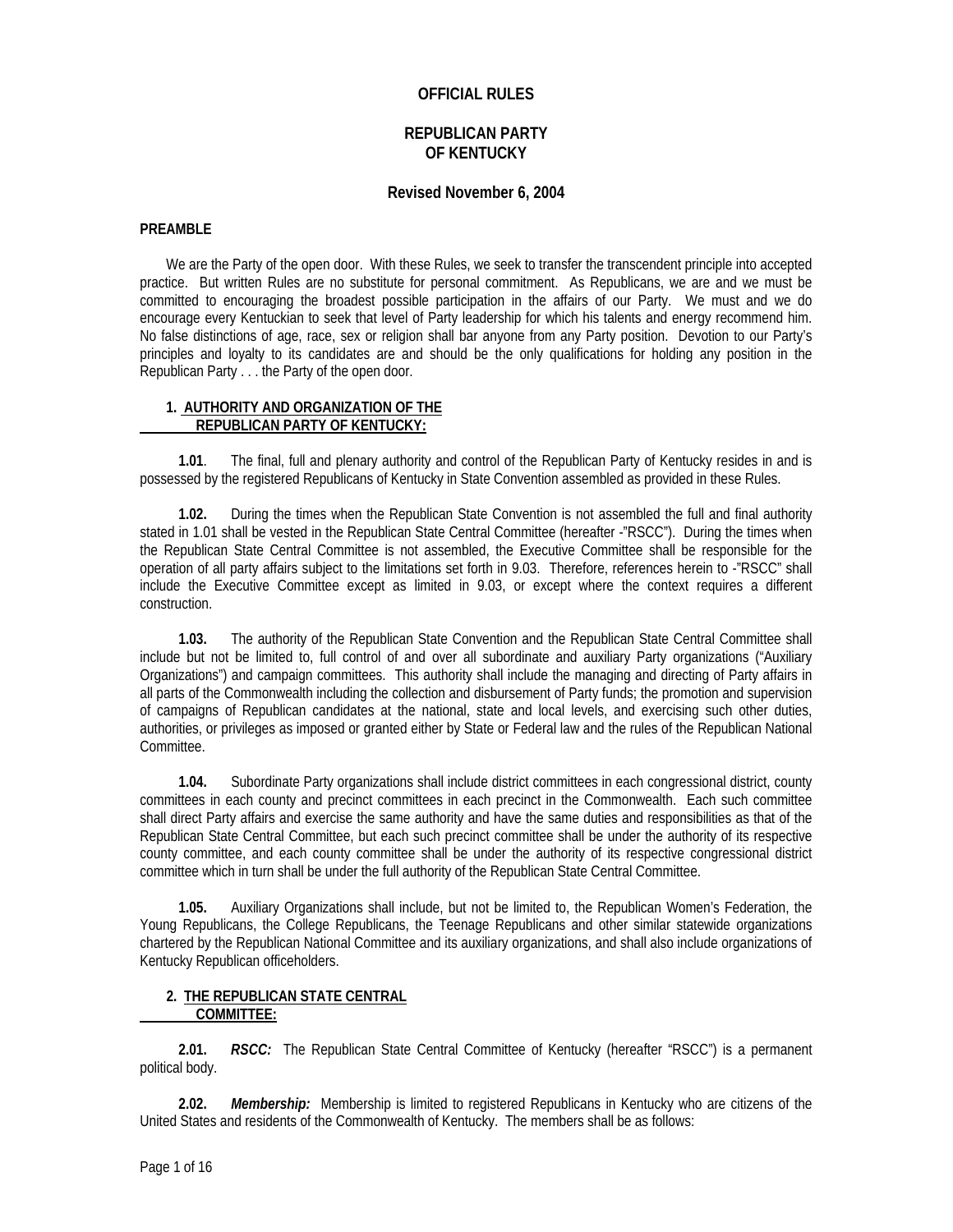- (a) Eighteen members, State-at-Large, elected by the Republican State Convention;
- (b) Twelve members, State-at-Large, two of whom are elected by each of the six District Conventions;
- (c) The Chairman and Vice-Chairman of each Congressional District Committee;
- (d) The Chairman of each County Republican Committee;
- (e) The Vice-Chairman of each County Republican Committee;
- (f) The Republican members of the Kentucky Legislature.

(g) The Republican(s) elected to a statewide constitutional office for the period of time during which they hold such office.

(h) During their respective terms of office: the State and Congressional District Chairman of the Kentucky Young Republican Federation; the President and Congressional District Governors of the Kentucky Republican Women's Federation; the State Chairman of the Kentucky Federation of College Republicans; the State Chairman of the Kentucky Teenage Republican Federation; all as duly elected according to their respective constitutions and bylaws, and certified to the Secretary of the Party;

(i) The Chairman and officers of the RSCC;

(j) The most recent past Chairman of the RSCC, who is qualified to be a member and accepts such membership;

(k) The State Finance Chairman, State Treasurer and Legal Counsel, each of whom shall be appointed by and serve at the pleasure of the State Chairman; both such appointments shall be subject to ratification by the Executive Committee of the RSCC;

(l) The Republican National Committeeman and Committeewoman;

(m) The Chairman of the Republican County Judge/Executives' Association, and the Chairman of the Republican County Clerks' Association;

(n) All former Kentucky Republican Governors, former U. S. Senators, and former U. S. Congressmen.

(o) Any one who has served as a Republican National Committeeman or Republican National Committeewoman from Kentucky for a period of twenty years be made a life time member of the RSCC and the Executive Committee of the RSCC. This membership shall apply to anyone who has served this number of years on the RNC as of June 30, 1996 or shall serve twenty years in the future,

The life member(s) shall have all privileges of membership of the Executive Committee and the RSCC. No dues or attendance will be required of the life member(s).

Each member sitting by virtue of holding an office which is geographically defined, such as County Chairman, an officer of a Congressional District Committee, or the District chairman of an Auxiliary Organization, must reside in the respective geographical area. In case of non-residency, see 2.06(d). Unless properly re-elected, each member of the RSCC shall cease holding office when his or her term expires, unless sooner removed from office pursuant to these Rules. Each Party officeholder's term shall expire at 11:59 P.M.. of the day when his successor is to be elected pursuant to these Rules, except that the full 4-year term of office of the National Committeeman and of the National Committeewoman shall end immediately following the Republican National Convention held approximately four years after their terms of office began, as is provided in the Rules of the (national) Republican Party.

 **2.03.** *Executive Committee:* The Executive Committee shall consist of the six District Chairmen, the six District Vice Chairmen, the State President of the Kentucky Federation of Republican Women, the State Chairman of the Kentucky Federation of College Republicans; the State Chairman of the Republican County Judges/Executive's Association, the State Chairman of the Kentucky Young Republicans, the elected Republican leader in the Kentucky House of Representatives, the elected Republican leader in the Kentucky Senate, the thirty (30) at-large members of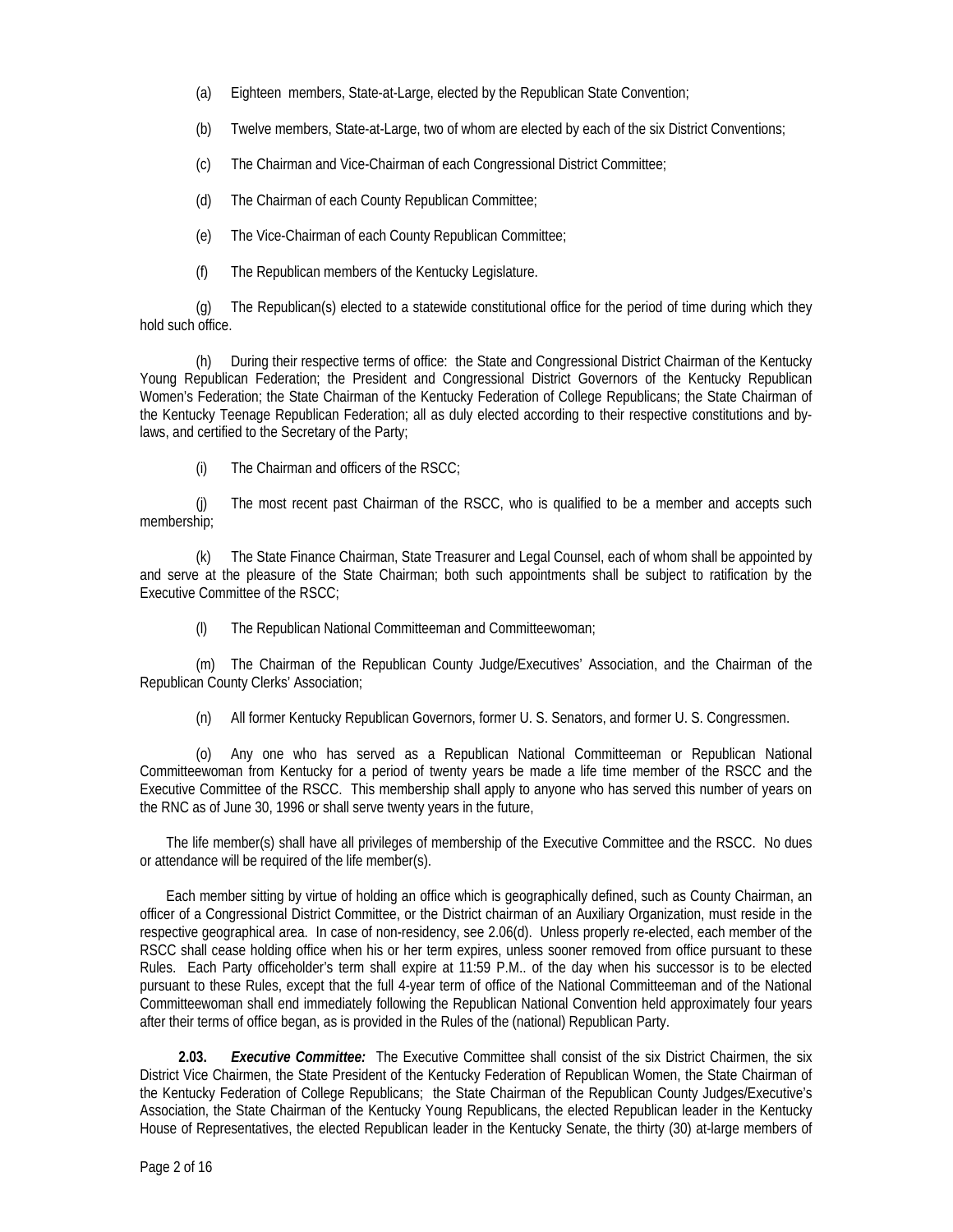the RSCC, the National Committeeman and Committeewoman, the State Chairman, the State Vice-Chairman, the State Secretary, the State Finance Chairman, the State Party Legal Counsel, the State Party Treasurer and the most recent past Chairman of the RSCC, who is qualified to be a member and accepts such membership. The Executive Committee shall be responsible for the operation of all party affairs between the sessions of the RSCC. The Executive Committee shall meet in regular sessions in February, April, May, June, August, September and November.

Special meetings of the Executive Committee may be held upon the call of the State Chairman or five (5) members of the Executive Committee of the RSCC. The minutes of each meeting of the Executive Committee or of the RSCC shall be sent to all members of that particular committee at least 5 days prior to the next meeting of that committee.

(a) Member of the Budget Committee of the Executive Committee shall be as follows: The State Chairman, Vice-Chairman, Secretary, Treasurer, Legal Counsel, National Committeeman, National Committeewoman and three at large members appointed by the State Chairman.

# **2.04.** *Removal:*

(a) Members of the RSCC and/or the Executive Committee are expected to pay dues as provided in these Rules, and to attend meetings of the RSCC an/or the Executive Committee as applicable.

Executive Committee members' seats will be declared vacant automatically if their dues have not been paid in full by August 31st, or 60 days after their election to the Executive Committee, whichever is later. Persons removed under this provision are eligible for immediate re-election to the Executive Committee; that is, they are exempt from the 4-year waiting period mentioned in the first paragraph of Rule 2.06. This automatic removal provision will apply to State and District officers as well as other members; however, it will not apply to the Senate or House Floor Leaders. If the KFRW President, the state chairman of the Kentucky County Judge/Executives' Association, or the state chairman of the Kentucky Young Republicans is in violation of this subparagraph, said officer will have no vote on the Executive Committee or RSCC unless and until the dues are paid.

(ii) Executive Committee members' seats will automatically be declared vacant immediately after the end of an Executive Committee meeting which represented their 4th consecutive absence; such persons will be eligible for re-election to the Executive Committee at such time as the vacancy is to be filled as provided elsewhere in these rules; that is, they are exempt from the 4-year waiting period set forth in Rule 2.06. This automatic removal provision will apply to State and District officers as well as other members; however, it will not apply to the Senate or House Floor Leaders, the KFRW President, the State Chairman of the Republican County Judge/Executives' Association, or the State Chairman of the Kentucky Young Republicans.

(iii) At every Executive Committee meeting, the Secretary shall report the names of all Executive Committee (and all other RSCC) members, indicating (a) whether or not they have paid their dues, and (b) the number of immediately-previous consecutive meetings of the Executive Committee (or of the full RSCC) they have missed. For RSCC members who are not on the Executive Committee, there will be no automatic penalty for absenteeism or failure to pay dues.

(iv) The Secretary shall report at every Executive Committee meeting those Party positions which are vacant, so that Party leaders can expedite filling the vacancies by means of procedures set forth in these Rules.

(v) State and District officers who are removed from the Executive Committee pursuant to this rule will also forfeit their position in that office.

(b) In addition to the procedures available under Section 2.04(a), any member of the RSCC may be removed from the RSCC and from Party office (but not from office in an Auxiliary Organization) for misfeasance, malfeasance or nonfeasance in office provided any member so offending has been given thirty (30) days written notice and the opportunity to be heard. He or she may be removed by majority vote of the members present at a duly called and constituted meeting of the Executive Committee.

(c) Removal by the RSCC - Any member or officer of a District, County, Precinct or other Party Committee, but not of an Auxiliary Organization, may be removed by the RSCC for misfeasance, malfeasance, or nonfeasance in office by the same method provided in 2.04(b) for the removal of a member of the RSCC.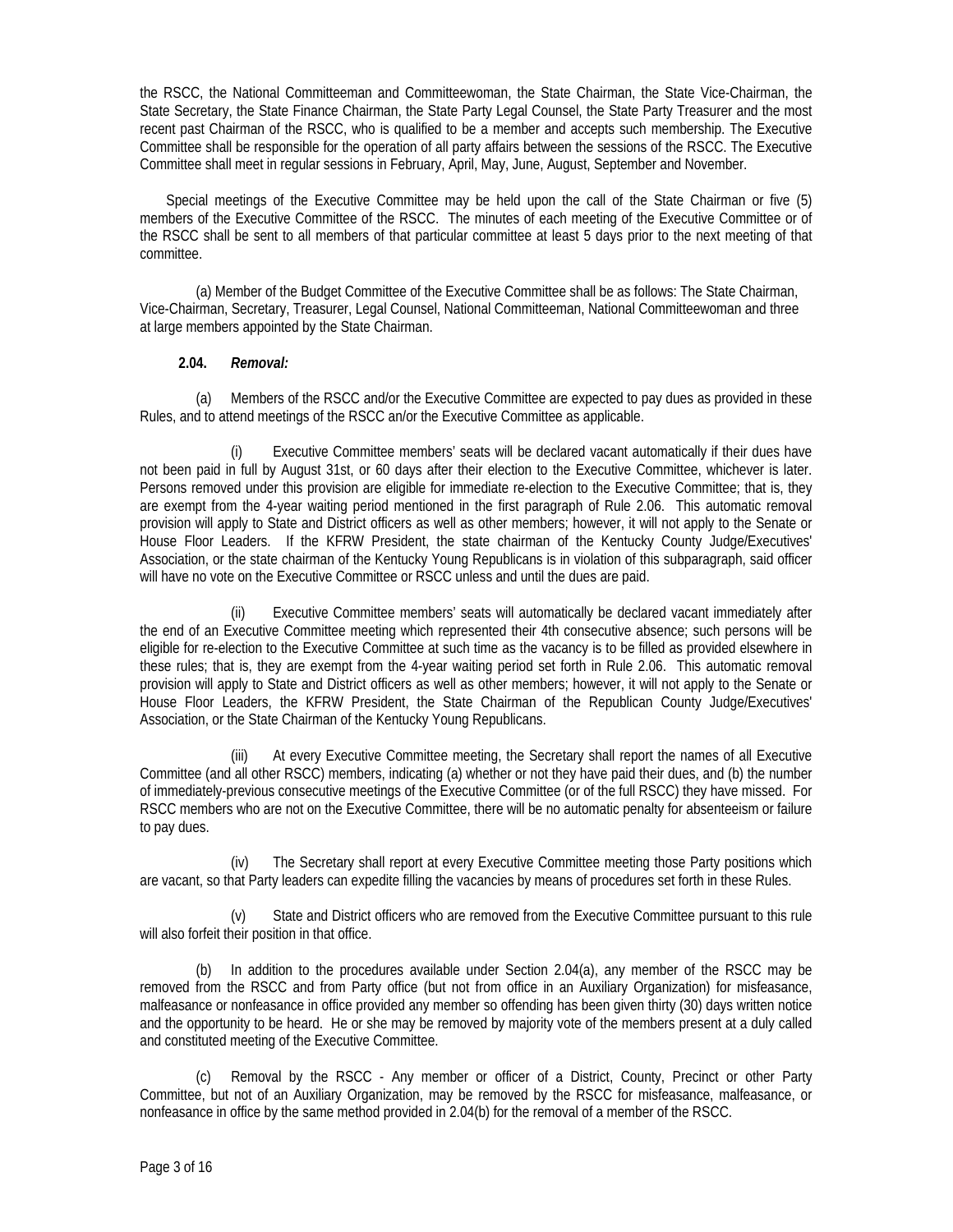(d) After giving 30-day notice, the Executive Committee, by vote of a majority of the members then present and voting, may declare vacant the seat of any party officeholder who supports or supported (during the current or prior-year's General Election) the opponent of a Republican nominee for local, statewide, or national office.

(e) In addition to the procedures available elsewhere in this section 2.04, any party officer above and not including Precinct Officers may be removed without cause from said office (but not from office in an Auxiliary Organization) by the Committee of which he is an officer. That is, any of the five elected State Officers (including the National Committeeman and National Committeewoman) may be removed by the Executive Committee; either of the two District Officers may be removed by the District Committee; and any of the five County Officers may be removed by the County Committee. Before any such committee may vote on the question of removal of an officer under this provision, said officer must be given at least 30 days advance written notice of the date, time, place and purpose of the meeting at which said vote will be taken. The vote of at least two-thirds (2/3) of the members of the committee present and voting shall be necessary for such removal. No reasons for removal need be given. If the necessary number of votes are cast in favor of removal, said removal will be effective immediately.

(f) Any vacancy caused by loss of membership shall be filled as provided by these Rules.

# **2.05.** *Officers and National Committeeman and Committeewoman:*

Within ten (10) days of the election of the eighteen (18) state-at-large members at the Republican State Convention, the full RSCC shall meet at the call of the Chairman or Secretary of the preceding RSCC or any three members elect, and shall elect by secret ballot the following three (3) officers, and at the same time in each year in which the President of the United States shall be elected shall additionally elect the National Committeeman and Committeewoman:

(a) State Chairman: who shall be the Chief Executive Officer of the Republican Party of Kentucky with all necessary and implied powers to carry out his/her duties. He/she shall preside at all RSCC meetings, shall create any special committees necessary and appoint, and be an ex-officio member of all special and standing committees including, but not limited to, those specifically provided for in these Rules. The State Chairman shall be responsible for carrying out the mandate of these Rules.

(b) Vice Chairman: who shall be of the opposite sex from the Chairman, and who shall have all the duties and authorities of the State Chairman during the absence or disability of the State Chairman, and who shall also serve during a vacancy in the office of State Chairman until such vacancy is filled. The Vice-Chairman shall also be an exofficio member of all committees.

(c) Secretary: who shall keep and be responsible for the minutes and records, including correspondence, of the RSCC and who shall receive and file the minutes and records of all committees of the RSCC, including its subordinate organizations, campaign committees and Party Conventions.

(d) The Republican National Committeeman and Committeewoman.

(e) Method of Election: To elect the Chairman, Vice-Chairman, Secretary, National Committeeman and Committeewoman, the Executive Committee shall nominate a slate of officers who shall be voted upon as a slate by the RSCC. In the event said slate shall not receive a majority of the votes cast, the Executive Committee shall nominate and offer a new slate of candidates for said offices which shall be voted on in a similar manner. Slates of candidates shall continue to be offered until a new slate is approved by a majority of the votes cast.

(f) Treasurer: The State Treasurer shall be appointed by and serve at the pleasure of the State Chairman subject to ratification by the Executive Committee of the RSCC. The Treasurer shall oversee all party receipts and disbursement.. He/she shall work with the appropriate staff in order to keep a careful records according to normal and accepted accounting procedures of all transactions, which he/she shall make available for audit on demand by the State Chairman or his/her designee and at least annually to an audit committee. He/she shall be bonded in an appropriate amount.

(g) Deputy Treasurer: The Deputy Treasurer shall be appointed by and serve at the pleasure of the State Chairman subject to ratification by the Executive Committee of the RSCC. He/she shall assist the Treasurer in the performance of the duties of Treasurer as stated in section (f) and shall succeed to the office of Treasurer upon the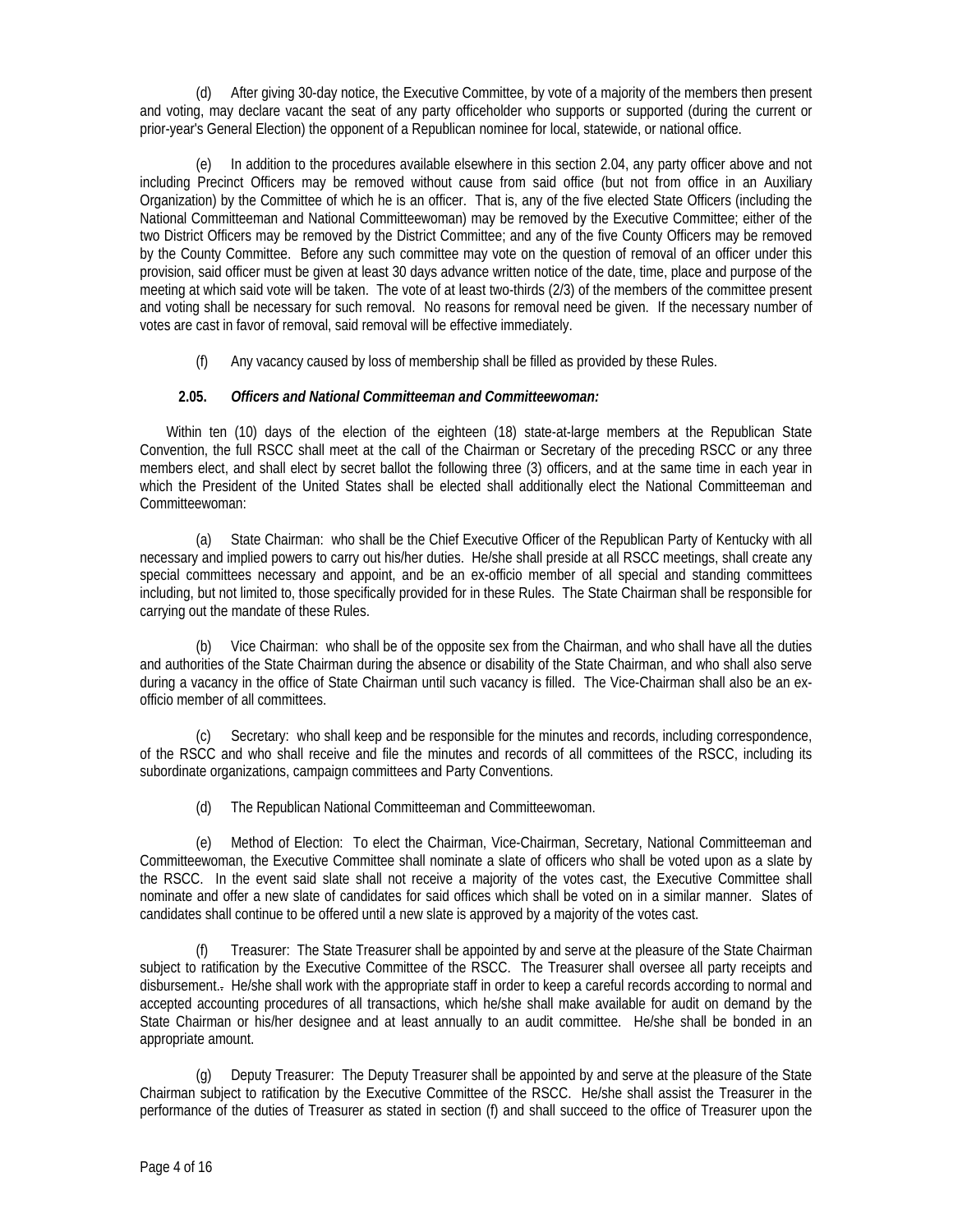resignation, inability to serve or death of the Treasurer. The Deputy Treasurer shall not be a member of either the RSCC or of the Executive Committee.

 **2.06.** *Vacancies:* A vacancy in a position may be caused by death, resignation, removal or inability to serve. In the case of a vacancy caused by resignation or removal, the person who resigned or was removed from the position shall not be eligible for election to the same post for a period of four years following the date of resignation or removal, except with the approval of the Executive Committee. The State Chairman may by appointment fill any Party officer's position if such position has been vacant for as much as three months without a successor having been named and certified pursuant to other applicable Rules of the Party; the person so appointed shall serve the remainder of the unexpired term of the office; any such appointment shall be subject to the approval of the Executive Committee of the RSCC, but the person appointed will have full authority of the office between the time of the appointment and the time ratification is considered by the RSCC Executive Committee. Said Chairman's appointments may be made in the event of vacancies longer than 90 days for Party officers, as above, and also for Chairmen of the Republican County Judge/Executives' Association, the Republican County Clerks' Association, and the Teen Age Republicans, subject to approval as above. No such appointments of the Chairman shall be valid beyond the term of the Chairman, or the unexpired term of the office being filled, whichever is shorter.

(a) A vacancy in the position of State Chairman, Vice-Chairman, Secretary, or Republican National Committeeman or Committeewoman will be filled by election of the Executive Committee. The person so elected will serve until the next meeting of the full RSCC, at which time a new election for such position shall be held pursuant to Rule 2.05(e), except that one person shall be nominated to fill just the existing vacancy rather than having a full, revised slate nominated.

(b) A vacancy in a Congressional District office will be filled by the District Committee and the person so elected will be certified to the RSCC by the Chairman and Secretary of such election meeting.

(c) A vacancy in a membership-at-large of the RSCC/Executive Committee will be filled by election of the Executive Committee. This rule applies also for vacancies in at-large positions which are originally filled at the time of party reorganization by election at a District Convention.

(d) After a person has been elected to a District or County Party Office which results in the person becoming a member of the RSCC, if the boundaries of the District are changed or the officer moves out of the District or County making such officer a non-resident of the District or County from which he was elected, such office will be declared vacant.

(e) In the event of a vacancy in the position of Alternate Delegate at-large to a Republican National Convention, the position will be filled by the Executive Committee of the RSCC acting as a State Convention, and be certified as necessary to the Secretary of the Republican National Committee. In the event that there is insufficient time in which to follow the aforesaid procedure in the discretion of the State Chairman, then at the call of the State Chairman a committee consisting of the State Chairman, National Committeeman and National Committeewoman will fill the vacancy and certify as necessary the new Alternate Delegate at-large. The new Alternate Delegate at-large will be added as the last name on the list of Alternate Delegates at-large.

In the event of a vacancy in the position of Alternate Delegate to the National Convention representing a Congressional District, the position will be filled by the District Committee acting as a District Convention and be certified as necessary to the Secretary of the Republican National Committee. However, if the vacancy occurs within four (4) days of the Republican National Convention, the position will be filled by a committee consisting of the State Chairman, National Committeeman and National Committeewoman, and the new Alternate Delegate will be certified as necessary. The new Alternate Delegate will be added as the last name on the list of Alternate Delegates from that Congressional District.

(g) In the event a vacancy arises among the Delegates to the National Convention, or an absence among the Delegates occurs during a session of the Convention, the selection of the appropriate Alternate Delegate to serve in the place of said Delegate shall be made as follows: If the Delegate was one of the Delegates at-large, then the person whose name appears first on the list of Alternate Delegates as elected by the State Convention shall fill the vacancy, and so on down the list of Alternate Delegates at-large in order to fill other vacancies as they may arise among the Delegates at-large. If the vacancy arises among the Delegates selected by a Congressional District Convention, then the person whose name appears first on the list of Alternate Delegates as elected by that same District Convention will fill the vacancy, and so on down the list of Alternate Delegates in order to fill other vacancies as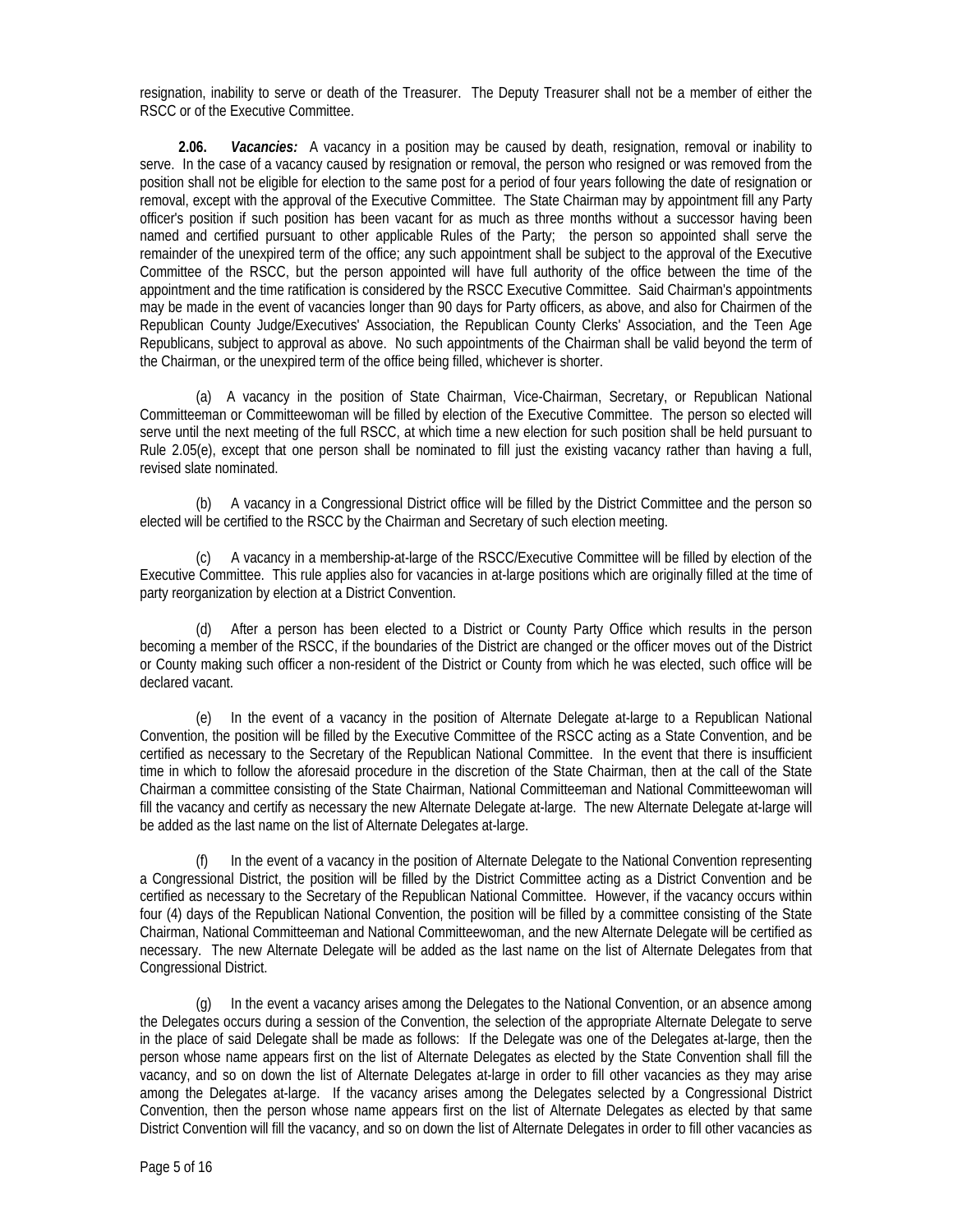they may arise among Delegates elected by that particular District Convention. In the event there is an insufficient number of Alternate Delegates to fill the vacancies of Delegate at-large or District Delegate, the vacancies shall be filled by the next available Alternate Delegate at-large, and if there is an insufficient number of Alternate Delegates atlarge, then by the Alternate Delegates from the First Congressional District in the order in which they appear on the list submitted by the District Convention, then continuing through the Alternate Delegates from the other Congressional Districts in numerical order.

 **2.07.** *Contests:* The RSCC shall be the judge of any contested membership for a seat on the RSCC. Neither the challenger nor the challenged shall sit as a member for such judgment but may be present in person or by counsel. Prior to such hearing the person presenting a certification purported to be duly signed by the Chairman and Secretary of the Convention empowered to elect will be seated until such challenge is resolved. A decision of any Congressional District Committee resolving a membership challenge may be appealed to the RSCC.

 **2.08.** *Standing Committees:* Standing Committees shall be created and shall exist at the pleasure of the RSCC.

## **2.09.** *Meetings:*

(a) The regular meetings of the RSCC shall be held (i) on the Saturday immediately following the May primary election in odd-numbered years or on the first Saturday after the date of the State Convention in evennumbered years, but beginning in 1990, if in any year said meeting would fall on the Memorial Day weekend or on the day of the Kentucky Derby, then it shall be held on the following Saturday instead, and (ii) on the Saturday immediately following the regular general election each year.

(b) Special meetings may be called by the State Chairman, the Executive Committee or on petition in writing of twenty-five (25) of the members of the RSCC. Such petition by members shall state the purpose of such meeting.

(c) Notice of each meeting will be given in writing and mailed by the State Secretary at least five (5) days before the meeting. However, in an emergency, the State Chairman may direct the State Secretary to give less than five (5) days notice by telephoning the members.

(d) Fifteen percent (15%) of the membership of the RSCC shall constitute a quorum for the conduct of business.

 **2.10.** *Headquarters:* The State Headquarters will be established and maintained at a site selected by the RSCC.

#### **3. CONGRESSIONAL DISTRICT COMMITTEES:**

3.01. Membership. The membership of each Congressional District Committee shall consist of the District Chairman, the District Vice-Chairman, the Chairman and Vice-Chairman of each County in the District, the District Governor of the Republican Women's Federation and the District Chairman of the Young Republicans. The Membersat-Large of the RSCC who reside in the District, and the District Chairman or its equivalent of all other Auxiliary Organizations, shall be ex officio members, without vote, of their respective District Committees.

The Chairman and Vice-Chairman of any County that is split between two or more Congressional Districts shall serve on both District Committees. Members may be removed by the District Committee in the same fashion and on the same grounds as set out in 2.04. Vacancies will be filled by the District Committee except for County Chairman and Vice-Chairman whose vacancies will be filled by the County Committee; however, long-standing vacancies may be filled by the State Chairman as provided in 2.06.

 **3.02.** *Duties:* In addition to the authority and duties set out in 1.04, it shall be the duty of each District Committee to meet semi-annually in February and September, with notice given as in 2.09(c), and to see to the organization of each County or Ward in its jurisdiction, that each County Committee is advised as to State and National Party affairs, and that regular written reports of its activities and copies of the minutes of its meeting are transmitted to the State Chairman.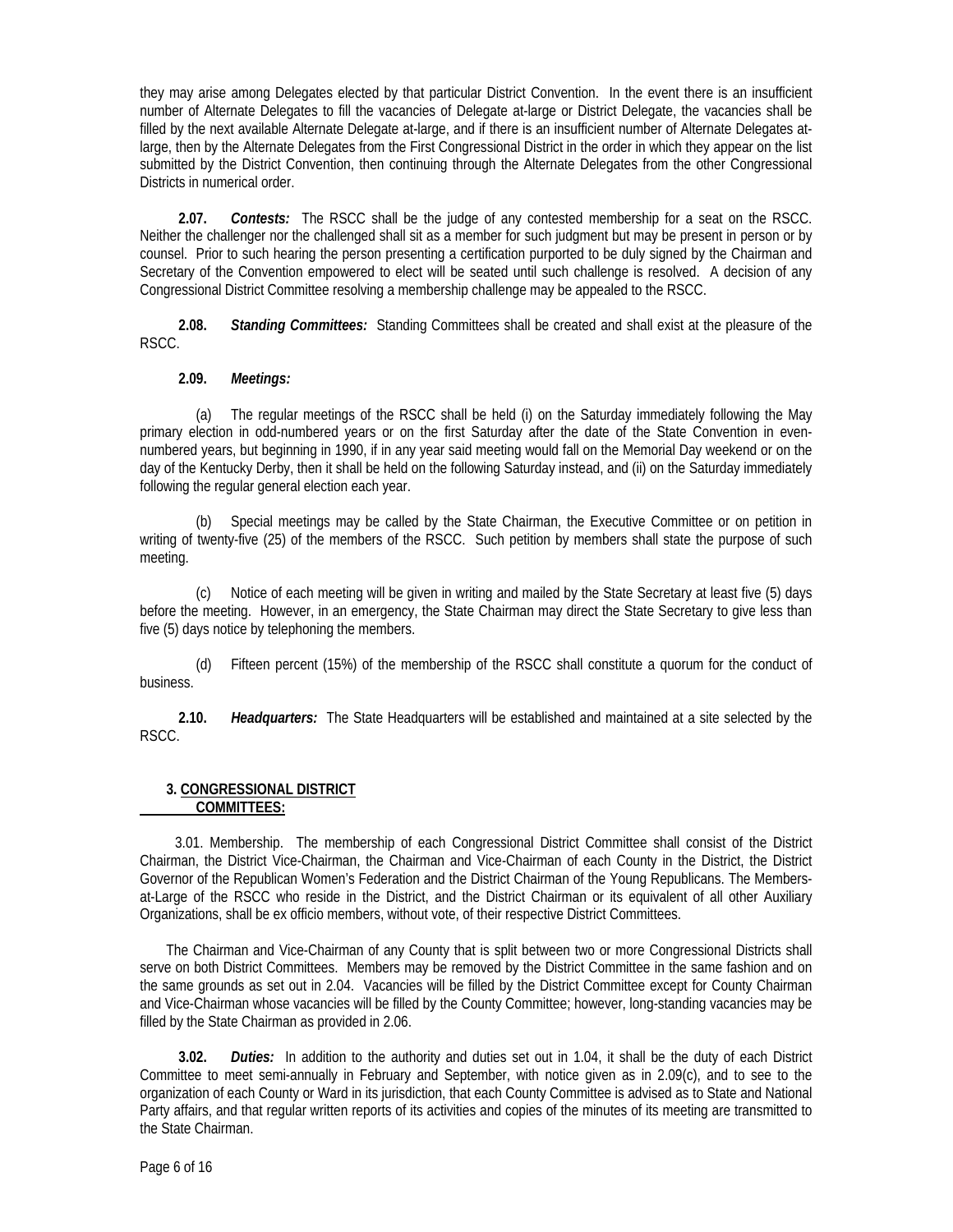# **4. COUNTY COMMITTEES:**

 **4.01.** *Membership*: The membership of each County Committee, unless a contrary local rule is specifically approved by the RSCC, shall consist of the Precinct Officers and the County Officers. Each County by local rule may include as members the Chairman of Party Auxiliary Organizations and as ex-officio, non-voting members, all local elected Republican officials.

 **4.02.** *Officers:* The County Officers shall be a Chairman, a Vice-Chairman of the opposite sex, a Secretary, a Treasurer, and a Youth Chairman.

 **4.03.** *Election of Officers*: The members of a new County Committee will be called together immediately following the County Mass Convention, and at the same location, by the Chairman of the preceding County Committee to elect the new Officers. Upon their election, the names of the new County Officers will be certified to the Secretary of the RSCC. To be qualified for election as a County Officer, a person need not already be a member of the Committee.

 **4.04.** *Vacancies:* Vacancies in the County Committee, its officers or any Precinct Officer, including officers for newly-created Precincts, will be filled by the County Committee, except that long-standing vacancies may be filled by the State Chairman as provided in 2.06.

 **4.05.** *Executive Committees:* County Committees (including those subject to Rule 4.09) by local written rule may provide for and elect an executive committee of not less than nine (9) members, who need not be Precinct Officers. No such Executive Committee shall assume any authority or be officially recognized in any way unless and until Republican State Headquarters has received written notification of the election of said Executive Committee, together with the names and addresses of the members of said Executive Committee. In the event that such an Executive Committee is elected it shall thereafter function in place of the County Committee for all purposes until the next party reorganization, when a new County Committee takes office. The new County Committee may or may not decide to create an Executive Committee.

 **4.06.** *Meetings:* In addition to the rights and duties enumerated in 1.04, the County Committee shall hold regular meetings not less than quarterly and provide a list of its membership with names, addresses and phone numbers to the RSCC by Precinct.

 **4.07.** *Removal Local:* The County Committee may itself remove any member, County Officer, or Precinct Officer without notice for unexcused absence from three (3) consecutive duly called meetings, or with 30 day notice for misfeasance, malfeasance or nonfeasance in office subject to the same appeal as provided in contested elections to the RSCC. Also see Rule 2.04.

 **4.08.** *Wards:* Each County Committee by local rule in addition to Precinct Committees may establish Ward, District or Area Committees over groups of Precincts in that County, subject to the approval of the RSCC. Such Committees will be subordinate to the County Committees.

 **4.09.** *Local Rules:* The counties of Jefferson, Fayette, Kenton, Campbell, Boyd and Daviess may adopt local rules for the organization and governing of party affairs in those counties, but such rules shall have force and effect only after the local rules have been approved by the Executive Committee of the RSCC after August 1, 1993. Said local rules, if adopted, shall not contain provisions which conflict with the Rules contained herein applicable to mid-term removal or replacement of Party officers (except that precinct officers who are replaced do not have to reside in the precincts where they serve as an officer) or appeals and contests, and such RSCC Rules are specifically made applicable to said counties.

# **5. PRECINCT COMMITTEE:**

 **5.01.** *Precinct:* The Precinct shall be the basic organizational unit of the Republican Party of Kentucky.

 **5.02.** *Officers:* The Precinct Committee shall consist of three (3) officers residing therein: the Precinct Captain, a Co-Captain of the opposite sex and a Youth Captain, who when elected will be thirty-five (35) years of age or younger, and such other members as the Precinct or County Committee may provide by local rule. Their term of office shall for four (4) years; terms of office expire as provided in 2.02. Precinct Officers will be elected as provided in 6.01. Vacancies will be filled as provided in 4.04.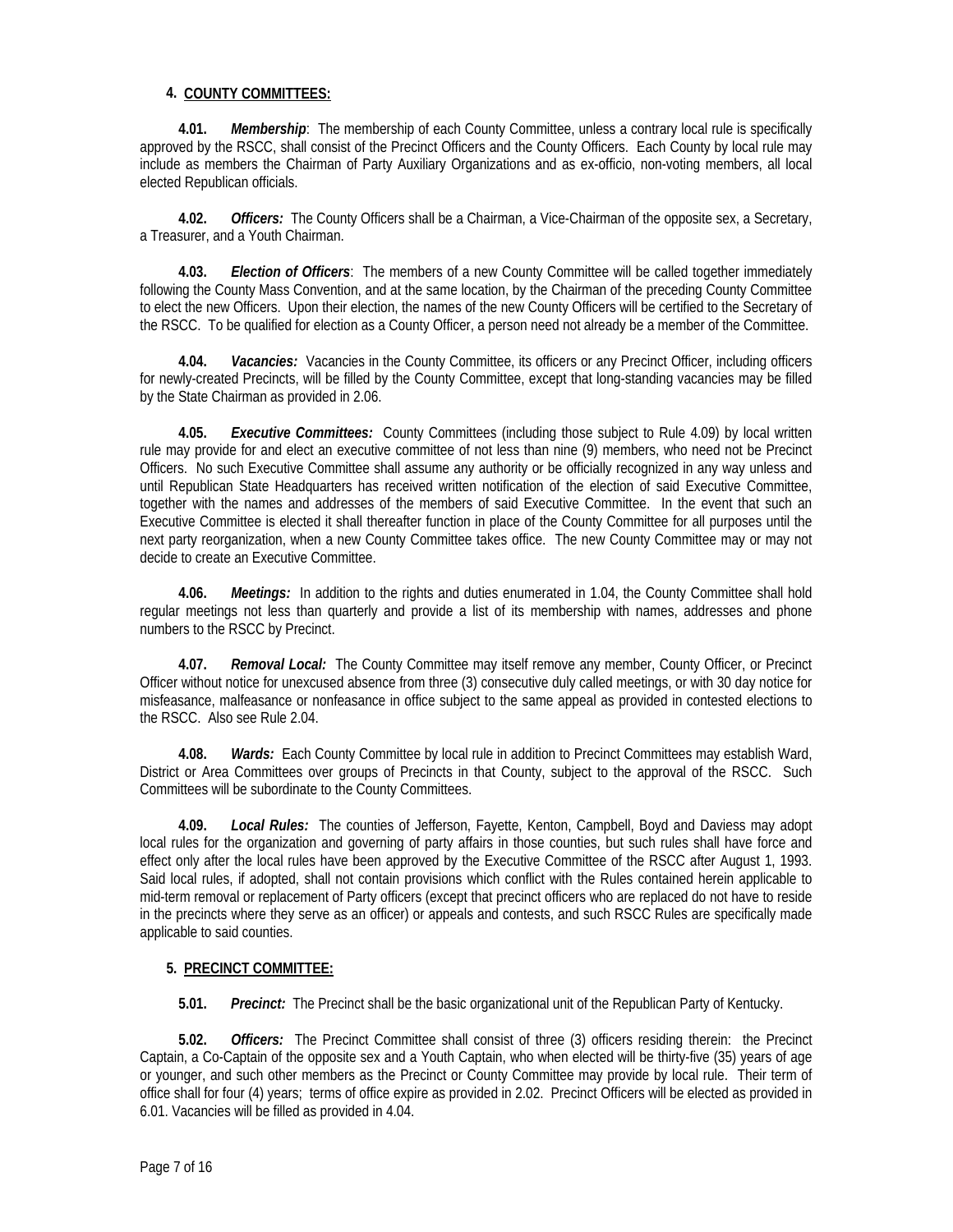**5.03.** *Boundary Changes:* When Precincts are combined or redivided, the County Committee shall designate which of several persons holding the same office in the predecessor Precincts shall hold that office in the new Precinct. Any displaced Precinct officer shall remain a member of the County Committee until the next reorganization.

# **6. CONVENTIONS:**

 **6.01.** *Precinct Conventions:* Precinct officers shall be elected on the second Saturday of March at 10:00 A.M. local time in 1994 and in 1996 and in every fourth year thereafter, at the Precinct Convention. All registered Republican voters (except those who switched their registration to Republican after the candidate filing deadline), who reside in said Precinct, are entitled to attend and vote upon all matters that come before the Precinct Convention. The Precinct Convention shall be held at the Precinct polling place used in the immediately preceding November election. The State Headquarters will circulate a press release giving notice of the time, date and place of the Precinct Conventions; a copy will be sent to all newspapers and all Republican County Chairmen. Notice by paid ads of the time, date and place of the Precinct Convention is not required, although widespread and timely advertisements of such Conventions are encouraged. Provided, however, that if for any reason the location of the Precinct Convention cannot be used for such purpose, the County Chairman shall select another location within the Precinct and shall publish an advertisement specifying the date, time and location of the Precinct Convention in the newspaper that has the largest bona fide circulation in the Precinct and such publication shall occur at least 15 days prior to the Precinct Convention but no earlier than 28 days prior thereto. The Precinct Captain shall maintain minutes of the proceedings conducted at the Convention for a period of two years.

The Convention shall be organized as provided in Section 7 hereof, except that (a) first, a Permanent Chairman and Secretary (in that order) will be nominated and elected; (b) the positions of Precinct Captain, Co-Captain and Youth Captain will be filled in that order by nomination(s) from the floor followed by balloting; (c) if after a ballot, no candidate for that office has a majority of the votes cast, the candidate receiving the fewest number of votes will be eliminated, and another ballot will be taken, and so on until the winner is elected by a majority of the votes cast; and (d) no Convention Committees will be used; all those properly present and voting will decide any business to come before the Convention. The Temporary Chairman of the Precinct Convention shall be the Precinct Captain, or in his absence the Co-Captain, or in his absence the Youth Captain. If none of said officers is present, the Convention will elect a Temporary Chairman. The Temporary Chairman shall appoint a Temporary Secretary.

 **6.02.** *County Mass Convention:* On the third Saturday of March at 10:00 A.M. local time in the same years as Precinct Conventions are held, each County shall hold a County Mass Convention to fill any vacancies in Precinct offices as may exist after the Conventions provided for in 6.01 above, and to perform such other business as called for in Sections 6 and 7 hereof. All registered Republican voters (except those who switched their registration to Republican after the candidate filing deadline), who reside in the County, are entitled to attend and vote upon all matters that come before the County Mass Convention. This Convention shall be held at the County Courthouse. Notice of the time, date and location of the County Mass Convention is not required although widespread and timely advertisements of such Convention by the County Chairman are encouraged, and the RSCC shall place an advertisement in one or more newspapers of general statewide circulation and shall issue press releases to the news media of the state publicizing the occurrence of the County Mass Conventions. Provided, however, that if for any reason either the location or time (but not the date) of such Convention must be changed, the County Chairman shall select another location and/or time within the County and shall publish an advertisement specifying the date, time and location of the County Mass Convention in the newspaper that has the largest bona fide circulation in the County and in such other newspapers as may be needed to assure that all parts of the County have received approximately equal notification. These publications shall occur at least 15 days prior to said Convention but no earlier than 28 days prior thereto.

The County Mass Convention will be organized as provided in Section 7 hereof. The County Mass Convention in addition to all other duties provided in these rules, shall elect delegates and alternate delegates to the District and State Conventions in such numbers as set forth in the official call to Convention. The County Chairman (or in his absence the Vice Chairman) shall serve as Temporary Chairman, and the County Secretary shall serve as Temporary Secretary, of the County Mass Convention. If the County Secretary is absent, the Temporary Chairman may appoint a Temporary Secretary. A list of delegates and alternate delegates with names and addresses will be certified both to the Secretary of the RSCC and to the Chairman of the Congressional District Committee. The time and place of the County Mass Convention shall be as provided in this sub-paragraph and shall elect Precinct Officers as provided in this sub-paragraph. The Nominating Committee will nominate a slate for each type of office to be filled. Following the report of the Nominating Committee recommending (i) a slate to fill all or some of the precinct officer vacancies, if any,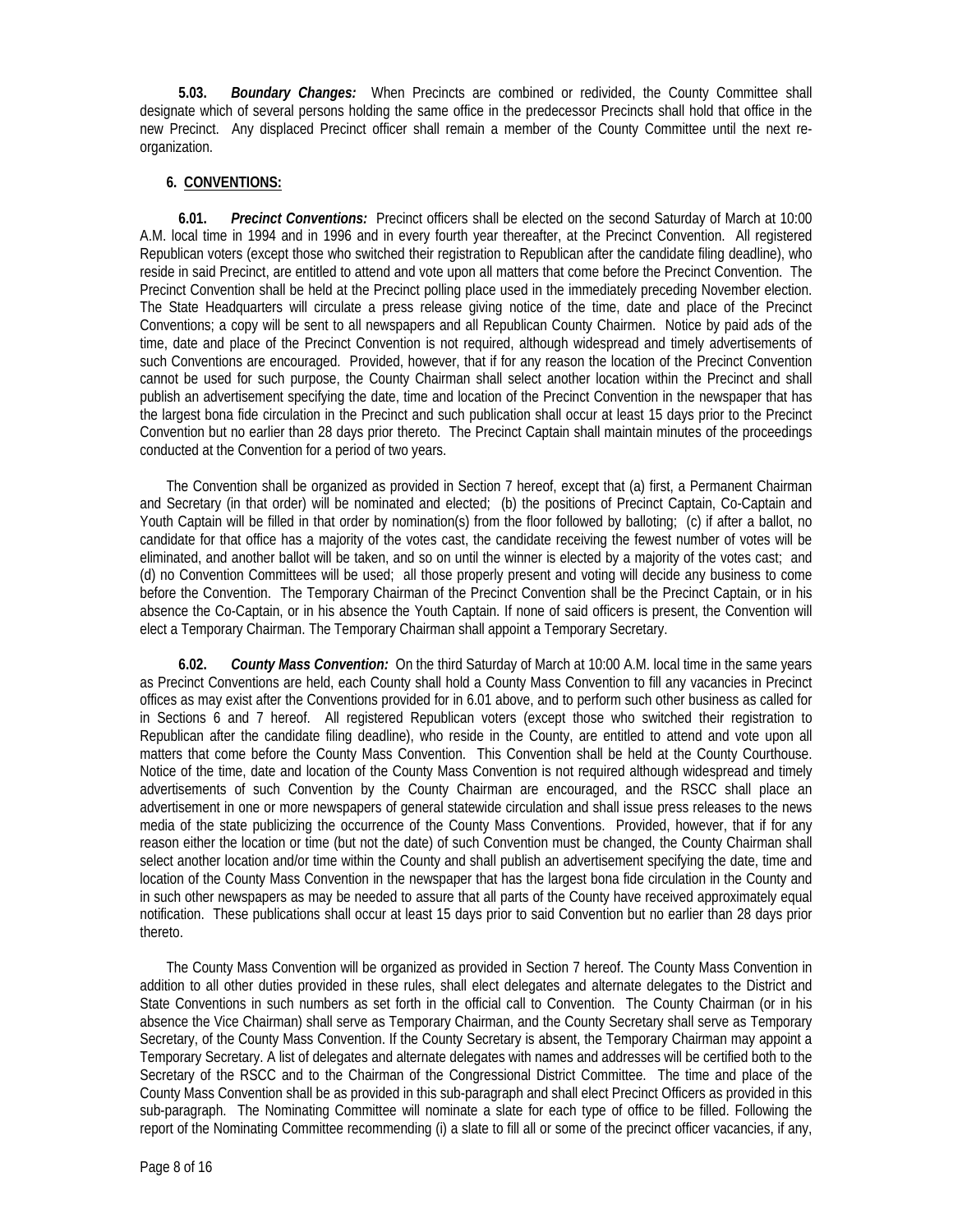and (ii) another slate of delegates and alternate delegates to the District and State Conventions, each slate will be voted on separately.

If the precinct officers' slate is rejected by the County Mass Convention, the same and/or other slates may be nominated from the floor, followed by balloting; if after a ballot, no slate of precinct officers to fill vacancies has a majority of the votes cast, the slate receiving the fewest number of votes will be eliminated, and another ballot will be taken and so on until the winning slate is elected by a majority of the votes cast. A slate need not list a name for each vacant position in order to be a valid slate.

If the slate of delegates and alternate delegates recommended by the Nominating Committee is rejected by the Convention, the same and one or more other slates of delegates and alternate delegates may be placed in nomination from the floor, followed by balloting to choose between the competing slates; to be placed in nomination, a slate need not necessarily contain names for the entire number of delegates and alternate delegates which are allocated to that county; if after a ballot, no slate has a majority of the votes cast, the slate receiving the fewest number of votes will be eliminated, and another ballot will be taken, and so on until the winning slate is elected by a majority of the votes cast; if the winning slate contains empty slots for one or more delegates or alternate delegates, such vacancies may not be filled by further action of the County Mass Convention.

In the event that a County Mass Convention envisioned by these Rules was not held, then upon petition of a registered Republican voter of the County, or upon its own motion, the Executive Committee of the RSCC may establish a reasonable method of conducting a new County Mass Convention.

 **6.03.** *Certification:* The Chairman and Secretary of each Precinct Convention and/or the County Mass Conventions shall immediately certify in writing the names of the new precinct officers to the Secretary of the County Committee. A composite list of all newly elected Precinct Officers in turn will be certified by the County Secretary and Chairman to the Secretary of the RSCC with a copy to the Chairman of the District Committee. A complete list of the names of the county's delegates and alternate delegates to the District and State Conventions, as elected at the County Mass Convention, will be certified by the Chairman and Secretary of said County Mass Convention to the Secretary of the RSCC at State Headquarters, with a copy to the Chairman of the District Committee; no names may be added to said list following adjournment of the County Mass Convention; said certification must arrive at State Headquarters not later than ten days before the District Convention. Names of all delegates and alternate delegates elected by the County Mass Convention will be certified as above; no names may be purged for any reason except by action of the Credentials Committee at the District and/or State Conventions.

#### **6.04.** *District:*

(a) The District Convention will be held at such time and place as designated by and set forth in the official call of the Executive Committee of the RSCC, which will consider but need not follow recommendations which may be made by the District Chairman. The District Convention shall be held at least three (3) days prior to the State Convention.

(b) The Executive Committee will also determine the Temporary Rules of the District Convention, which rules shall be distributed with the call pursuant to 7.07. The District Chairman (or is his absence the Vice Chairman) or a person appointed by him shall serve as Temporary Chairman, and the District Vice Chairman (or in his absence someone appointed by the Temporary Chairman) shall serve as Temporary Secretary of the District Convention.

Only a delegate certified as such by his County Mass Convention may challenge the credentials of any other delegate or alternate delegate at the District Convention. (Also see 9.04.) The Credentials Committee report will first certify the number of undisputed and unchallenged votes which may be cast by each county, and the Convention will take action to accept or reject said partial report. Then the Credentials Committee will report its findings and recommendations on all disputed delegates for one county at a time, the order of such county-by-county reports to be decided by blind draw during the report of the Credentials Committee. The Convention will take action on the report for each challenged county before hearing the report on the next county. When challenged delegates have been thus certified as official delegates by action of the Convention, they may vote on all matters thereafter coming before the Convention, including any subsequent portions of the Credentials Committee report; no challenged delegate may vote on any matter until his credentials have been certified by the Convention to be official. In the event that more than ten percent (10%) of the authorized number of delegates to the District Convention are challenged, the Executive Committee of the RSCC, after due consideration, may invalidate any such challenges which it finds to be spurious, leaving more substantial disputes to be resolved by the convention during the report of the Credentials Committee.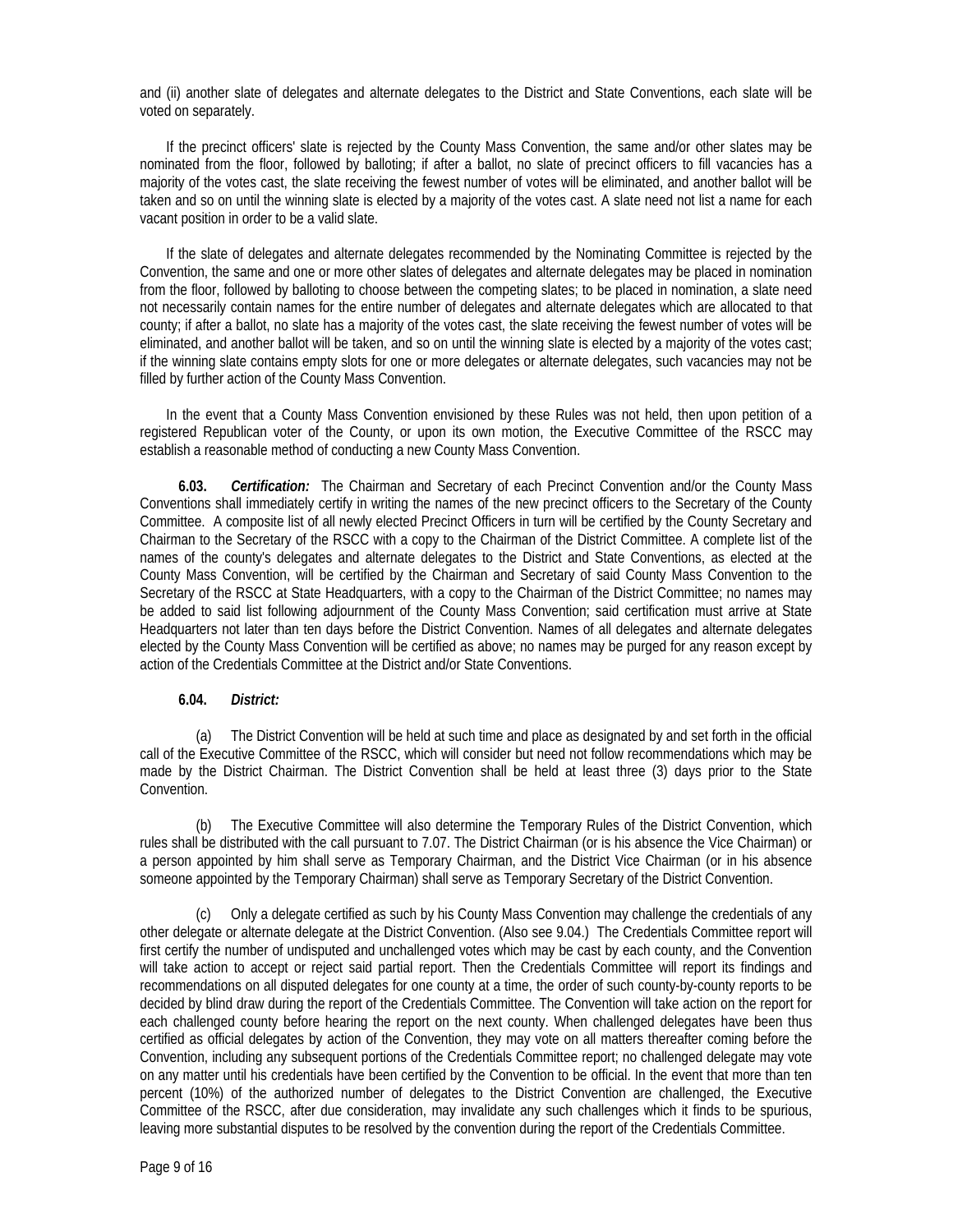(d) The District Convention, in addition to all other duties provided in these Rules, shall in the Presidential election year elect such number of delegates and alternate delegates to represent the District at the Republican National Convention as may be apportioned by the Rules of the (national) Republican Party, and one Presidential Elector. Each District Convention shall elect a District Chairman, and a District Vice Chairman, who shall be of the opposite sex from the Chairman. Each District Convention shall also elect two State-at-Large members of the RSCC/Executive Committee, who need not be residents of the District. The Nominating Committee will nominate a slate for each category of office to be filled in the following order; namely, (i) delegates and alternate delegates, (ii) the Presidential Elector, (iii) the District Chairman (for which there shall be a roll-call vote of the counties), (iv) the District Vice-Chairman, (v) two State-at-Large members of the RSCC/Executive Committee, and (vi) the seven members of various State Convention Committees as required by 7.05. Each slate will be voted on separately and if rejected, the Nominating Committee will submit a new slate. This procedure will continue indefinitely until a slate is approved by the Convention.

(e) A Registration Fee may be charged to help defray the expenses of a District Convention, with the amount per person to be determined by the District Chairman and Vice Chairman. In the event the District Chairman and Vice Chairman determine to charge a fee for the District Convention, the District Chairman may have the Executive Committee of the RSCC notify all delegates and alternate delegates of the amount of the fee and the manner of payment in the Call for the District Convention, and may require payment of registration fee no later than when the person signs in at the District Convention.

## **6.05.** *State:*

(a) The Executive Committee of the RSCC shall designate a time and a place for the State Convention; and shall select two (2) members-at- large, who may or may not be delegates to said Convention, for each of the Convention Committees as specified in 7.05. The Executive Committee will also determine the Temporary Rules of the State Convention, which rules shall be distributed with the call pursuant to 7.07. The State Chairman or someone appointed by him/her will serve as Temporary Chairman of the Convention. The State Secretary or in his/her absence a person appointed by the Temporary Chairman, will serve as Temporary Secretary.

(b) Only a delegate certified as such by his County Mass Convention may challenge the credentials of any other delegate or alternate delegate at the State Convention. (Also see 9.04.) The Credentials Committee report will first certify the number of undisputed and unchallenged votes which may be cast by each county, and the Convention will take action to accept or reject said partial report. Then the Credentials Committee will report its findings and recommendations on all disputed delegates for one county at a time, the order of such county-by-county reports to be decided by blind draw during the report of the Credentials Committee. The Convention will take action on the report for each challenged county before hearing the report on the next county. When challenged delegates have been thus certified as official delegates by action of the Convention, they may vote on all matters thereafter coming before the Convention, including any subsequent portions of the Credentials Committee report; no challenged delegate may vote on any matter until his credentials have been certified by the Convention to be official. In the event that more than ten percent (10%) of the authorized number of delegates are challenged, the Executive Committee of the RSCC, after due consideration, may invalidate any such challenges which it finds to be spurious, leaving more substantial disputes to be resolved by the Convention during the report of the Credentials Committee.

If the report of the Rules Committee, as may have been amended from the floor, is voted down by the convention, the Temporary Rules shall be used thereafter as the Permanent Rules.

(d) If the report of the Permanent Organization Committee is voted down by the Convention, the Committee shall, as soon as possible, submit a new report recommending for both of the two offices new nominees, neither of whom were recommended in the earlier report(s) of the Committee.

(e) In addition to all other duties set forth in these Rules, including the election of members-at-large to the RSCC, the State Convention will elect two (2) Presidential Electors at large, and the allocated number of delegates and alternate delegates at-large to the National Convention. At the State Convention, the Nominating Committee will nominate three separate slates, one each for (i) delegates-at-large and alternate delegates-at-large to the National Convention, (ii) Presidential Electors at-large, and (iii) members at-large of the RSCC. Each slate will be voted on separately by the Convention and if rejected, the Nominating Committee will submit a new slate. This procedure will continue indefinitely until a slate is approved by the Convention.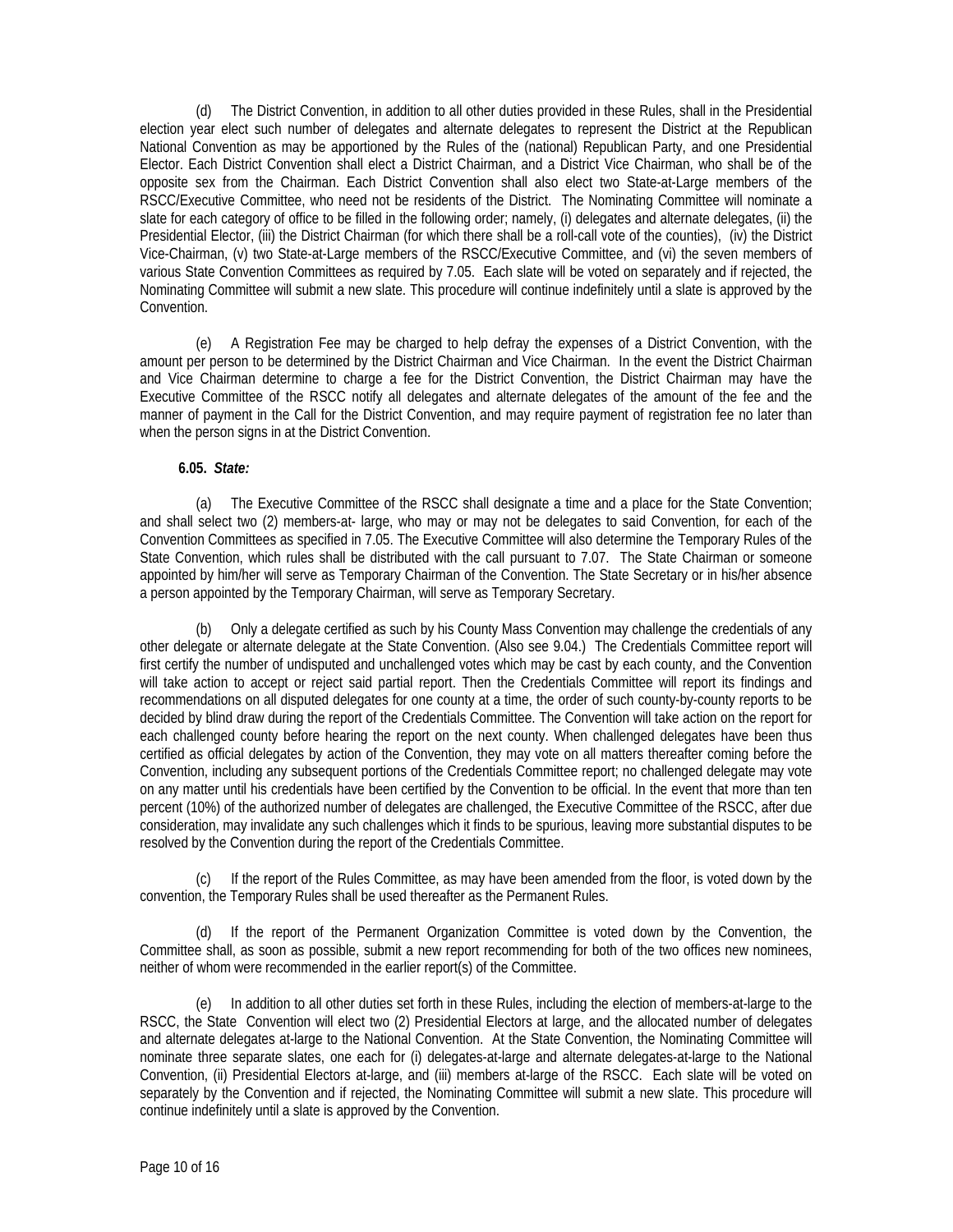In order to help defray costs, a State Convention registration fee shall be paid before the Credentials Committee of the State Convention is authorized to certify the delegate or alternate delegate as fully registered and credentialed. Such registration fees should be sent to State Headquarters as early as possible, preferably with the minutes of the County Mass Convention, but must be paid no later than when the person signs in at the State Convention. Registration fees in the same amount may be charged to Guests or waived at the discretion of the Arrangements Committee. The Executive Committee shall set the amount per person to be charged as the State Convention Registration fee.

 **6.06.** *National Organization:* The delegates and alternate delegates elected to the National Convention by the State and District Conventions will meet in Kentucky at the call of the State Chairman prior to the National Convention to select a Delegation Chairman and to select various members to the National Convention Committees.

# **7. ORGANIZATION OF CONVENTIONS:**

**7.01.** *Conventions:* All conventions provided for in these rules will be organized as follows:

 **7.02.** *Call to Order:* The Temporary Chairman designated by these Rules for each Convention shall call the convention to order; then the Temporary Secretary as designated by these Rules will be announced; the Temporary Chairman will then briefly describe the official reorganization call from the RSCC, but without objection the call need not be read aloud to the meeting. The temporary rules of the convention will be made available to the delegates in printed form, or read to the meeting, unless a motion is passed to waive the reading. The Temporary Chairman will preside until permanent convention officers are elected. A set of temporary rules for each convention will be adopted by the Executive Committee of the RSCC and will be included as a part of the call; the temporary rules will be in effect until each convention adopts its permanent rules upon approving the report of its Rules Committee.

 **7.03.** *Contests:* In Precinct and County Mass Convention, the right to vote will be determined by the most current Republican voter registration list. It will be the duty of the County Chairman and Secretary to see that such list is available for both the Precinct and the County Mass Conventions. Whenever there is a challenge to a delegate, alternate delegate or delegation to a District or State Convention, the delegate, alternate delegate, or a delegation elected according to these rules by the convention called to order by the designated Party Official pursuant to the official call, will be seated until the contest is settled by the convention but cannot vote as to its own right to be seated.

**7.04**. *Order of Business:* The order of business of each convention shall be:

The call to order; Announcement of Temporary Officers; Report of the Credentials Committee; Report of the Rules Committee; Report of the Committee on Permanent Organization; Report of the Nominations Committee; Report of the Resolutions Committee; Announcements; Adjournment sine die.

 **7.05.** *Committees:* All Committees at the County Mass Convention will be appointed by the County Chairman. Each County Convention shall elect one of the following officers to the District Convention (except in Jefferson County, with respect to the 3rd District Convention), and the District Convention shall elect one to the State Convention:

One Vice Chairman of the Convention; One Assistant Secretary of the Convention; One member of the Credentials Committee; One member of the Rules Committee; One member of the Committee on Permanent Organization; One member of the Nominations Committee; One member of the Resolutions Committee.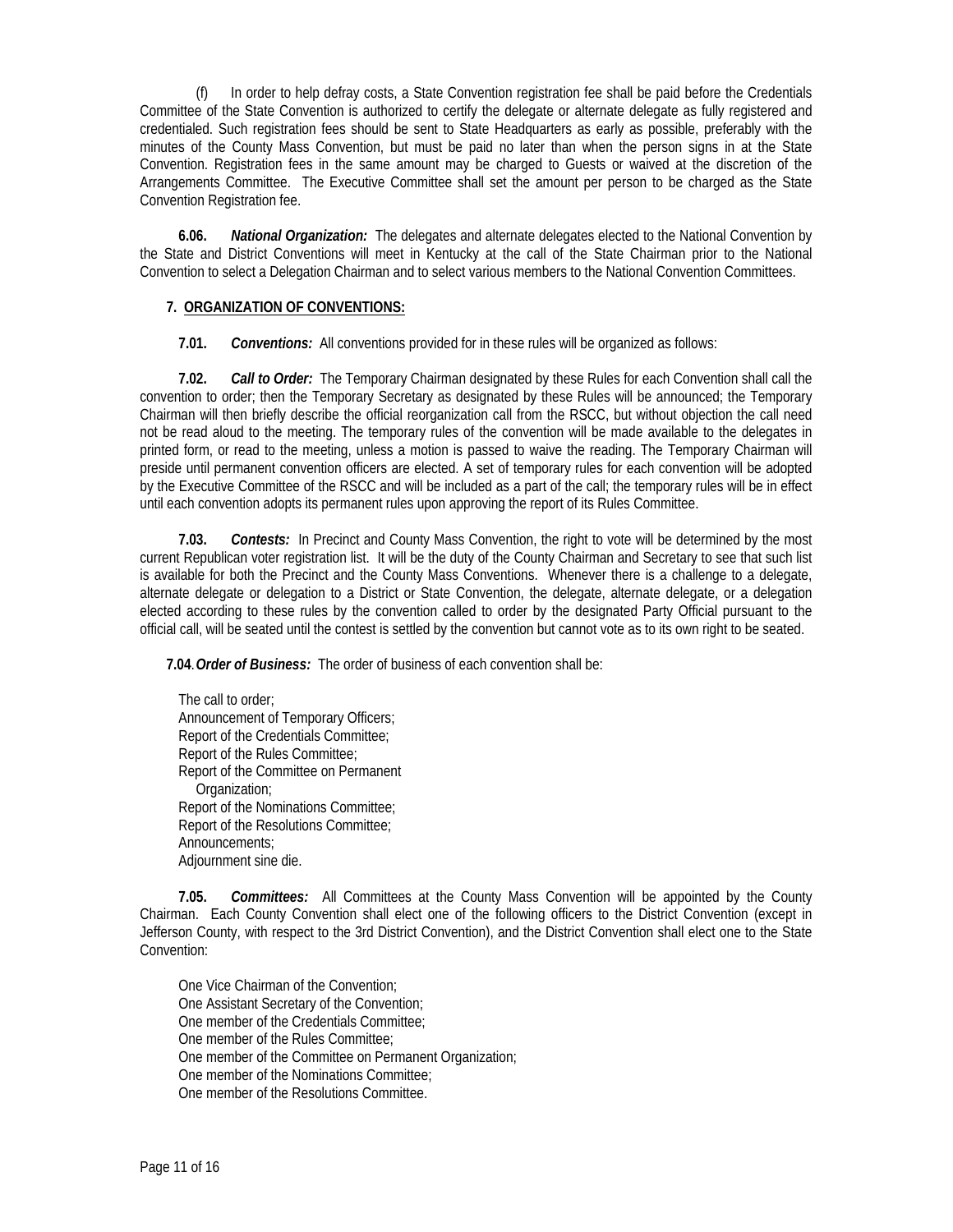At the Jefferson County Mass Convention, convention participants residing in each Legislative District (LD) having any precincts in the 3rd Congressional District shall caucus separately and shall elect one person from the LD to each of the seven 3rd District Convention committees listed immediately above. Except with regard to the 3rd Congressional District Convention, the overall County Mass Convention of any county lying in more than one Congressional District shall name one member to the District Convention Committees for each Congressional District in which the county lies. This includes Jefferson County, where the County Mass Convention shall elect one person to each of the seven Committees of the 2nd District Convention.

The District and State Convention Committees may meet prior to the District and State Conventions to transact their business, on the call of the District or State Chairman, respectively. However, each Committee will be considered to be in session during the Convention itself, and may meet, change its report, and continue to transact such other business as may be appropriate until such time as the Convention has taken final action on the Committee's report.

## **7.06.***Convention Committees and Officials:*

(a) The Credentials Committee will report a list of the proper accredited delegates and alternate delegates to be seated by the Convention. They will hear and make a report to the convention on any disputed delegations, delegates or alternate delegates. The Credentials Committee shall NOT certify as an accredited delegate or alternate any person who they do not believe was duly elected as such by his County Mass Convention.

(b) The Rules Committee shall report a proposed set of rules to the Convention which will not conflict with these rules unless passed by two-thirds (2/3) of the Delegates.

(c) The Committee on Permanent Organization will nominate a permanent Convention Chairman and a permanent Convention Secretary.

(d) The Nominating Committee will nominate candidates for any positions to be filled by the Convention under these rules.

(e) The Resolutions Committee of the State Convention shall have a preliminary meeting no later than the night before the State Convention, so that most resolutions can be debated, amended as necessary, adopted and then typed prior to the Convention. The Committee may decide not to report a resolution to the Convention. A resolution may be reported to the Convention as a Minority Report if at least 3 members of the Committee vote to do so. The Chairman of the Resolutions Committee will present the Minority Report, if any, to the Convention after the Convention has completed action on the ("majority") Report of the Resolutions Committee.

(f) If any duly-elected member of a District Convention Committee or State Convention Committee is absent for any reason from a formal or informal meeting of said Committee, the County Chairman of his County, or the District Chairman of his District, respectively, may appoint a substitute to serve in the place and stead of the absent Committee member; said substitute shall have full power to vote during the absence of the duly-elected member, but shall have no power to vote if and when the duly-elected absent member later is in attendance at the same or any subsequent meeting of said Committee.

(g) An Arrangements Committee may be appointed for the Precinct, County, District or State Convention, respectively, by the Precinct Captain, County, District or State Chairman. The Arrangements Committee will provide the space, adequate staff, including security and supplies, and make all physical arrangements subject to the approval of the Precinct, County, District Committees or the RSCC, whichever appointed them.

(h) The Temporary Chairman of each convention will appoint a Parliamentarian, Sergeant-at-Arms, Teller and other necessary personnel. Such persons shall continue to serve for the entire convention in the offices to which they were thus appointed unless and until they are replaced by appointment of the Permanent Chairman of the Convention, who is permitted but not required to appoint different persons to such positions.

(i) If it becomes necessary to determine which alternate delegates should replace absent delegates at the District or State Conventions, the alternate delegates will be taken in the order listed on the list of alternate delegates submitted by the County Mass Convention to State Headquarters.

 **7.07.** *Call:* The Executive Committee of the RSCC will issue the official call to Convention at all levels at least thirty (30) days prior to the Precinct Convention date set forth in Rule 6.01. The call will contain the number of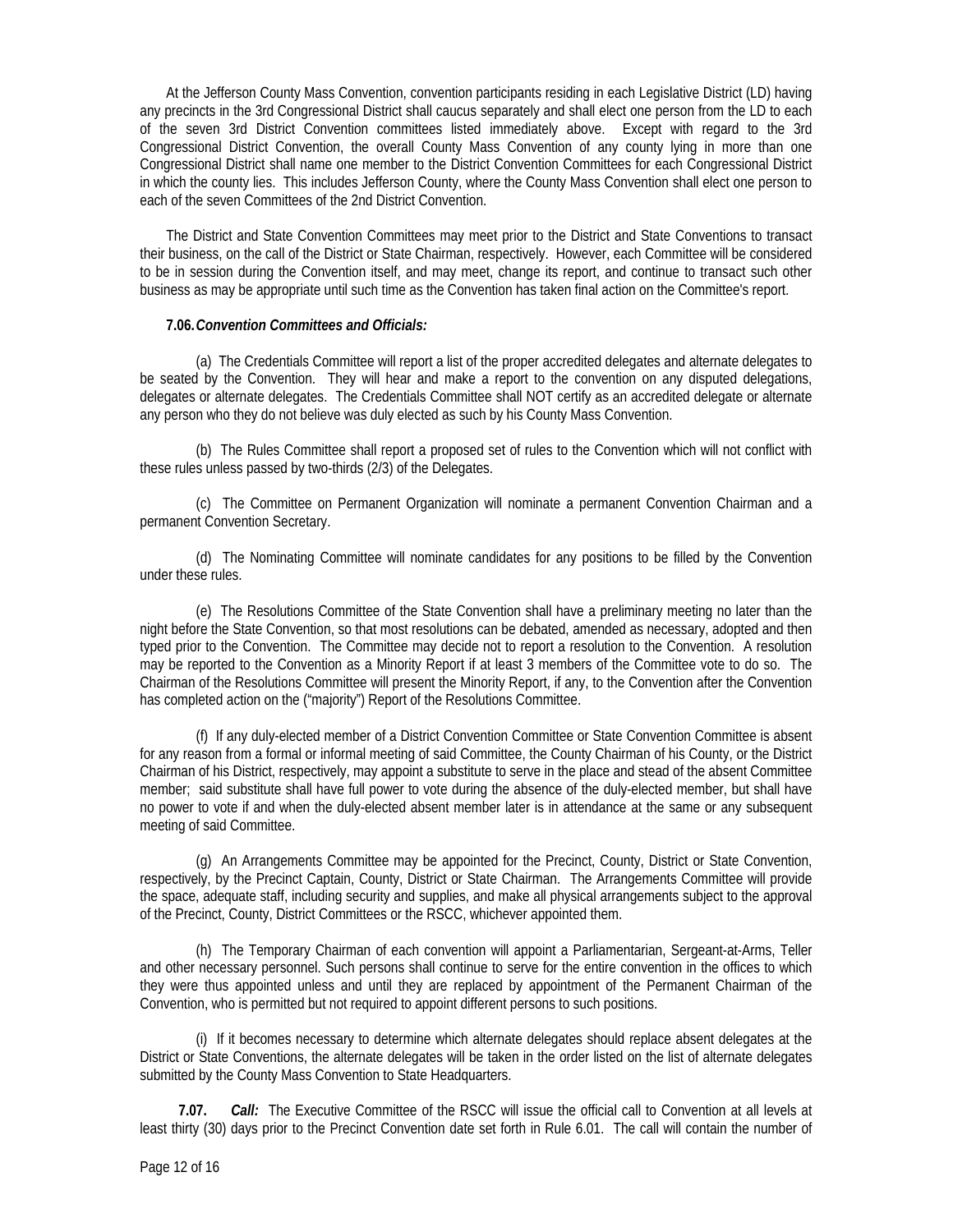delegates and alternate delegates allocated each County and the time and site of the State and District Conventions. Each county will be allocated that number of delegates (and an equal number of alternate delegates) equal to (i) the number of votes cast in the county for the Republican presidential nominee in the most recent presidential election, divided by (ii) 400, but no county will have less than three (3) delegates. The call will state the hour of all Precinct and County Mass Conventions, pursuant to 6.01 and 6.02. The call will include a set of Temporary Rules as approved by the Executive Committee of the RSCC for each of the Conventions being called; namely, Precinct Convention, County Mass Convention, District Convention and State Convention.

# **8. STATUTORY DUTIES:**

# **8.01. Election Officials:**

(a) Pursuant to the Kentucky Revised Statutes, from time to time it shall be the duty of the Executive Committee of the RSCC to nominate a list of candidates to the Governor for each Republican member of the State Board of Elections and the Kentucky Registry of Election Finance. Each list shall contain the number of nominees required by statute and shall be submitted to the Governor by the date required by statute.

(b) Following the elections of persons to statewide office, each County Committee will nominate a list of five (5) Republicans for the County Board of Elections by sending the same on a form provided by the State Board of Elections to Republican State Headquarters. Republican State Headquarters shall submit said list to the State Board of Elections.

(c) Each County Committee will submit the names of not fewer than four (4) Republicans for Election Officers in each Precinct to the County Board of Elections on a form prescribed by the State Board of Elections by September 15, along with such other information as may be required by law, such as addresses, phone numbers and social security numbers if available of such nominees. Further, the list shall be accompanied by a signed statement from each person set forth thereon that the person is willing to serve, has not failed to serve without excuse in the past, and has not been convicted of an election law offense. In the event the Kentucky Revised Statutes shall be amended to alter the method of selection, the number of nominees to be submitted or otherwise require additional information or statements, these Rules shall be deemed amended to comport with such altered statutory requirements.

 **8.02**. Nominees: Wherever else public or Party law requires the filling of a nomination by a Party Committee, the lowest level Precinct, County, or District Committee embracing the entire geographic area of the office for which a nomination is to be made, shall make such nominations.

- **(a)** Statewide nominations shall be made by the Executive Committee of the RSCC.
- **(b)** In those cases where the office for which a nomination is to be filled embraces one entire Congressional District, the District Chairman or his designee shall call and chair such meeting. The selection will be made by the District Committee. Each voting member of the District Committee shall be entitled to vote a number of votes calculated as follows: (i) the number of registered Republicans in those precincts of that member's County which form a part of the Congressional District for which a nominee is to be chosen, divided by (ii) the number of voting members of the District Committee residing in that County who are present at such meeting. No member of the District Committee may cast the votes which he is entitled to cast for more than one person on any ballot; that is, he may not split up his votes and vote for more than one candidate on any particular ballot.
- **(c)** In those cases where the office for which a nomination is to be filled embraces more than one County, but less than a Congressional District, a Committee made up of the County Committee of each of the affected Counties shall make the selection. The District Chairman (or his designee) shall call and chair such multi-county meeting whenever the district for which a nominee is to be chosen lies entirely within one Congressional District; otherwise, the State Chairman (or his designee) will do so. Each member of a County Committee in attendance at such a meeting shall be entitled to vote a number of votes calculated as follows: (i) the number of registered Republicans in those precincts of that member's County which form a part of the district for which a nominee is to be chosen, divided by (ii) the number of members of that County's County Committee who are present at such meeting. Wherever this rule refers to a "County Committee" the County's Executive Committee, if one has been created pursuant to rule 4.05 or 4.09, shall function instead.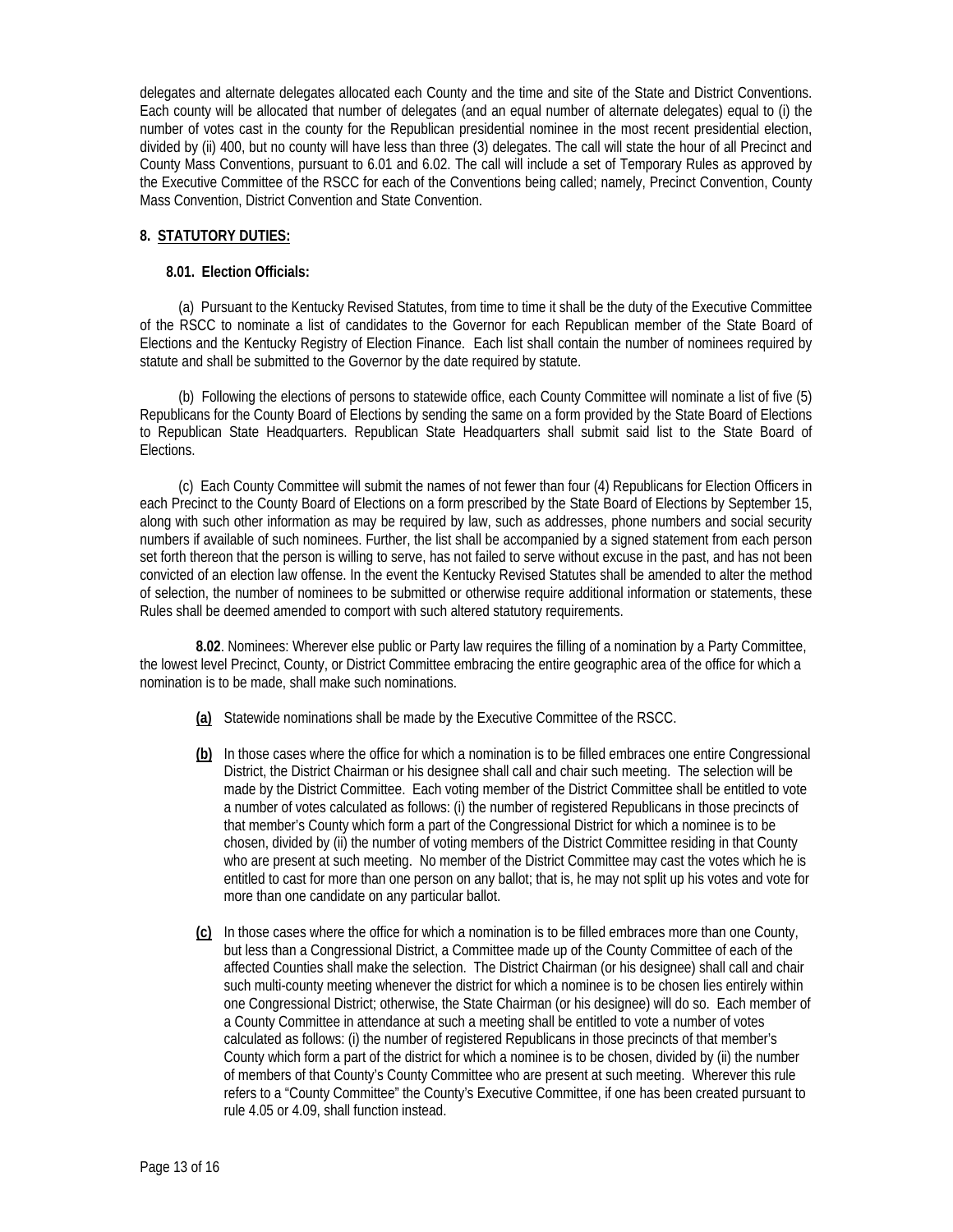- **(d)** Persons on County Committees, Executive Committees or District Committees empowered to act by this rule, shall be permitted to serve whether or not their personal residence is within or outside the district for which a nominee is being selected.
- **(e)** For the purposes of this rule, the number of registered Republicans in any area shall be the number determined by the Secretary of State after registrations closed before the previous statewide General Election.
- **(f)** For the purposes of this section 8.02, no person may cast more than one person's share of any allocated votes by virtue of holding two different offices, both of which would be entitled to vote if held by different individuals.
- **(g)** After any nominating meeting held pursuant to this section 8.02, the State Chairman shall certify the nominee so chosen, to the Secretary of State and/or other applicable authority.

# **8.03. Nomination of National Convention Delegates and Alternates:**

(a) Any registered Republican who desires to be nominated at either the District or State Convention to be a Delegate or an Alternate Delegate to the National Convention, shall submit a letter which must be received by Republican state headquarters at least four (4) working days before the applicable District or State Convention. Said letter shall be addressed to the Nominating Committee, state the person's interest in becoming a Delegate or Alternate Delegate, and set forth the reasons why they should be considered by the Nominating Committee. The state headquarters staff will immediately convey the would-be nominee's letter to the Nominating Committee of the appropriate convention. No person may be nominated or elected by a District or State Convention to be a Delegate or Alternate Delegate to the National Convention unless this procedure is followed. If an insufficient number of persons thus qualified are elected at the District or State Conventions, the remaining slots will be filled as if they were vacancies which occurred AFTER the State Convention. The Nominating Committee at the District and State Conventions shall consider at least two criteria in selecting Delegates and Alternate Delegates to the National Convention; namely, (1) the letter received in accordance with this rule, and (2) any current political involvement on behalf of the Republican party and/or Republican candidates at any level.

(b) The party shall endeavor to have equal representation of men and women in its delegation to the Republican National Convention.

(c) The provisions of these rules are not intended to be the basis of any kind of quota system.

 **8.04.** *National Convention Delegates:* With regard to the allocation of delegate votes of the Kentucky Republican Party at the Republican National Convention pursuant to the Kentucky Presidential Preference Primary Statutes, the method of allocation set forth in KRS 118.641(1)(a) shall be the method used by the Kentucky Republican Party. In the event that a candidate dies or withdraws and the delegate votes allocated to such candidate become uncommitted pursuant to KRS 118.641(2), the Chairman of the delegation shall call a meeting of the delegates and alternate delegates at the convention by giving notice to each delegate and alternate delegate of the time and place of the said meeting. At the meeting the delegates (or alternate delegates who replace any delegates who fail to attend) in attendance shall vote by secret ballot for any candidate for the Republican nomination for President each may choose. The number of votes cast for the various candidates shall be converted to a percentage of the total votes cast by the delegates at said meeting, and the delegate votes which have become uncommitted as provided above shall be allocated to the candidates in accordance with their said respective percentages, and these said delegate votes shall be cast on the first ballot in such proportion for the said candidates. All fractions shall be rounded to the nearest whole number.

# **9. GENERAL PROVISIONS:**

 **9.01.** *Proxies and Quorum:* No proxy voting is allowed at any level Committee meeting. The quorum at any level Committee meeting will be one-third (1/3) of the duly qualified members, except for the RSCC and County Committees, where the quorum shall be fifteen percent (15%) of the duly qualified members. There shall be no minimum quorum for the State Convention, a District Convention, a County Mass Convention, a Precinct Convention, or for District and State Convention Committees.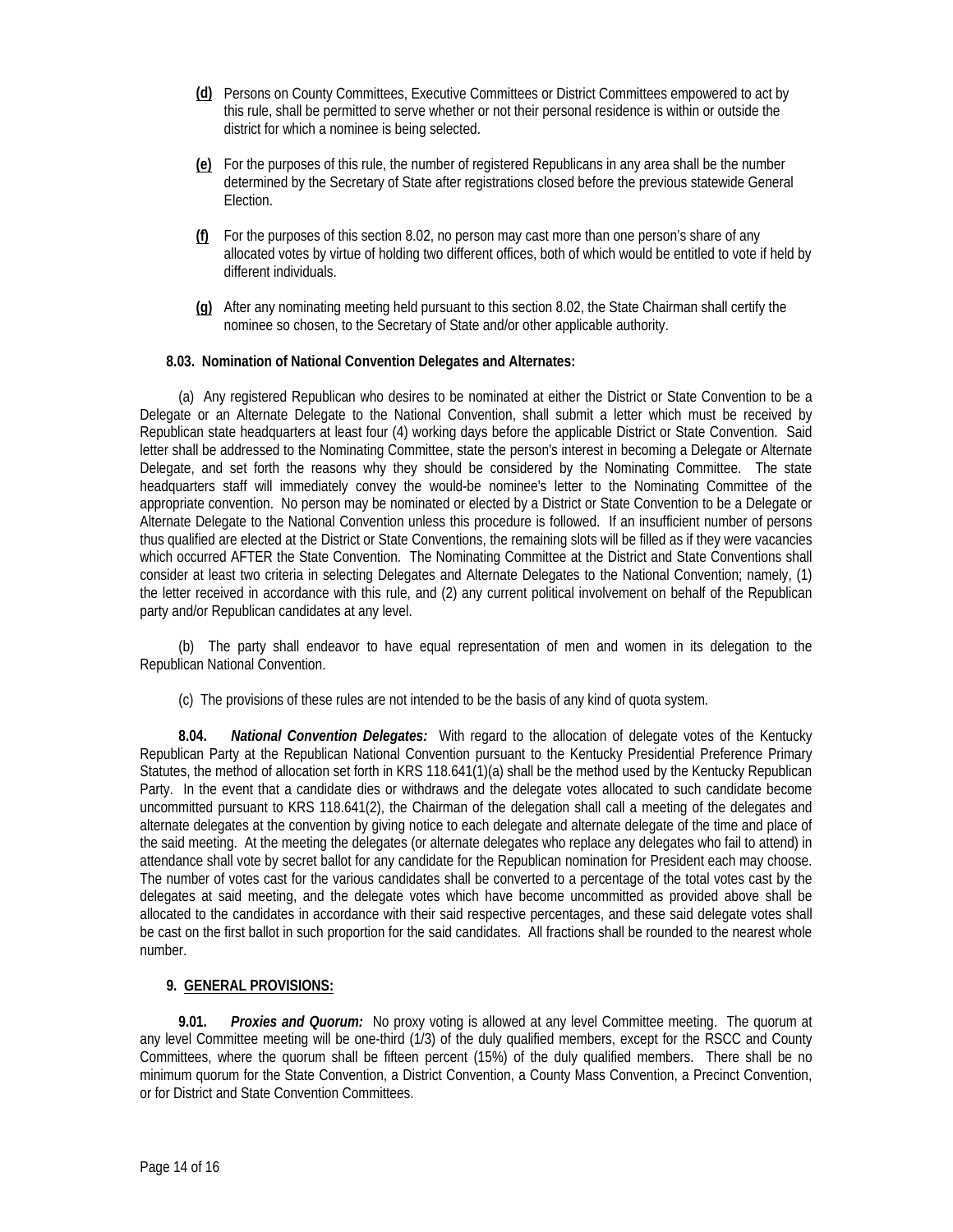**9.02.** *Rules:* The Current Edition of Robert's Rules of Order, Newly Revised, will be the rules of order of all committees and conventions provided in these rules except where in conflict with these rules.

 **9.03.** *Amendment:* These rules may be amended by majority vote of those members voting at a meeting of the RSCC provided a copy of the proposed changes is mailed to the members with a notice of the meeting; provided, however, that if one-third (1/3) of the members present at a RSCC meeting object, the proposition to alter, amend or repeal shall be postponed until the next meeting at which time action will be required. The Executive Committee may amend these rules by majority vote at any regular or special session so long as five (5) days notice of the rule change shall have been effected; provided, however, that the Executive Committee cannot change the composition of the RSCC. Further, any change of rules made by the Executive Committee must be submitted for ratification by the RSCC at the next meeting thereof; provided, however, that any changes made by the Executive Committee shall have the full force and effect as the Rules of the RSCC until such time as they fail to receive said ratification.

 **9.04.** *Appeals:* Any ruling by a subordinate committee or Chairman which affects the Party interest or the rights of any candidate for a nomination or the right of any person to hold any place in the Party organization shall be subject to appeal in the manner provided herein. All contests and controversies arising in City, Precinct, Magisterial District and County matters shall be ruled upon by the County Committee; provided, however, the losing party may appeal for a hearing to a special Republican Congressional District committee within ten (10) days after being notified of the County Committee's decision. The Republican Congressional District Committee officers, namely the Chairman and Co-Chairman, shall comprise the said special District committee. In the event that any officer cannot or will not serve the District Chairman shall appoint a replacement member for the hearing. Legal Counsel for the RSCC, or his/her designee, may attend the hearing in an ex-officio and non-voting capacity.

The Chairman of the Republican Congressional District Committee shall, within fourteen (14) days of the appeal, call a meeting of the District officers to hear the matter. The committee shall enter a written ruling stating the factual basis of the complaints and a summary of reasons for the decisions within ten (10) days after the hearing. The decision of this special District committee shall be final and binding unless and until overruled upon appeal by the Executive Committee of the RSCC. Any appeal to the RSCC shall be made within ten (10) days of the said decision.

All contests and controversies arising in City, Precinct, Magisterial District and County matters shall be ruled upon by the County Committee; provided, however, if the County sits in more than one Congressional District the losing party may appeal for a hearing to the Executive Committee for the RSCC within ten (10) days after being notified of the County Committee's decision.

The Chairman of the Executive Committee for the RSCC shall, within fourteen (14) days of the appeal, call a meeting of the Executive Committee for the RSCC to hear the matter. The committee shall enter a written ruling stating the factual basis of the complaints and a summary of reasons for the decisions with ten (10) days after the hearing. The decision of the Executive Committee for the RSCC shall be final and binding.

Matters affecting the District Committee or the Congressional District shall be heard by the Executive Committee of the RSCC.

A ruling of the District Committee or any special District committees which affects the Party's interest may be heard by an Ad Hoc Committee appointed by the Chairman of the RSCC for the purpose of conducting a hearing and making recommendations to the Executive Committee of the RSCC. The Executive Committee's decisions shall be final and binding.

Written notice of an appeal to the Executive Committee of the RSCC shall state the grounds of contest and appeal and shall be made within thirty (30) days from the date on which the election, action or decision appealed from is held, taken or rendered. No appeal or contest shall be considered unless such notice is filed within such time.

Upon hearings of appeals and contests under this Rule, only those members of the Executive Committee of the RSCC who are not the subject of the said appeal or contest shall participate, and the Legal Counsel for said Committee, or his Designee, shall preside.

In the event the matter is receiving its first hearing, the members of the former Committee or the former Party Official(s) holding office(s) involved in the contest or appeal must be recognized until the said contest or appeal is resolved at such initial level in the appeal process. Thereafter, the decision at such level shall be binding until overruled by the next level in the appeal process.